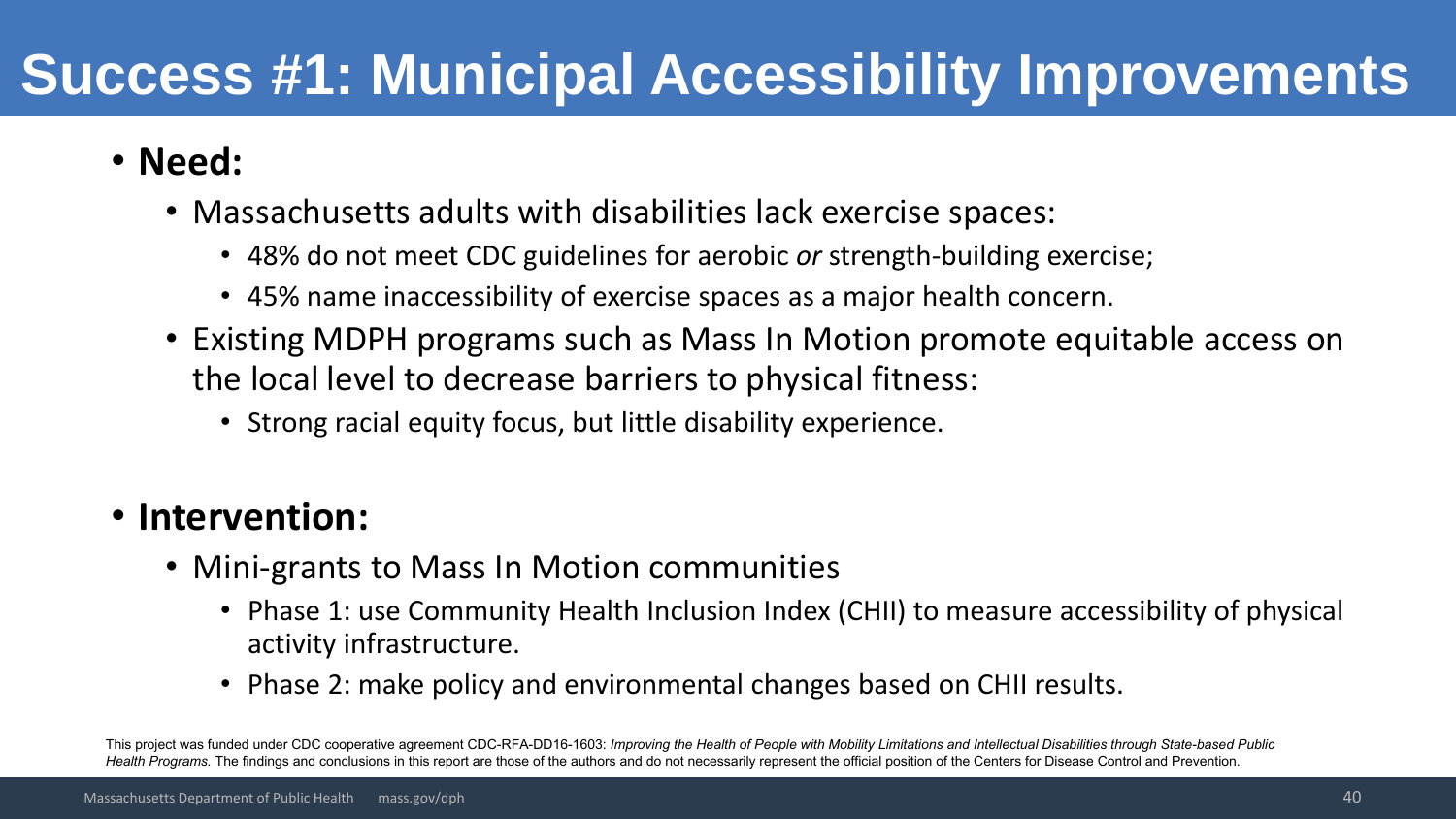# **Success #1: Municipal Accessibility Improvements**

#### • **Outcomes and Impact:**

- Nine cities/towns participated in one or both phases of the project.
	- Estimated number of residents with disabilities: 69,000
- Projects included improvements to:
	- hiking trails;
	- walking routes to schools/civic buildings;
	- community gardens;
	- swimming areas;
	- downtown shopping/strolling areas.
- Policy changes include:
	- reorganizing ADA Coordinator's office to make it more prominent and responsive to residents' needs.



A new raised garden bed in Medford, MA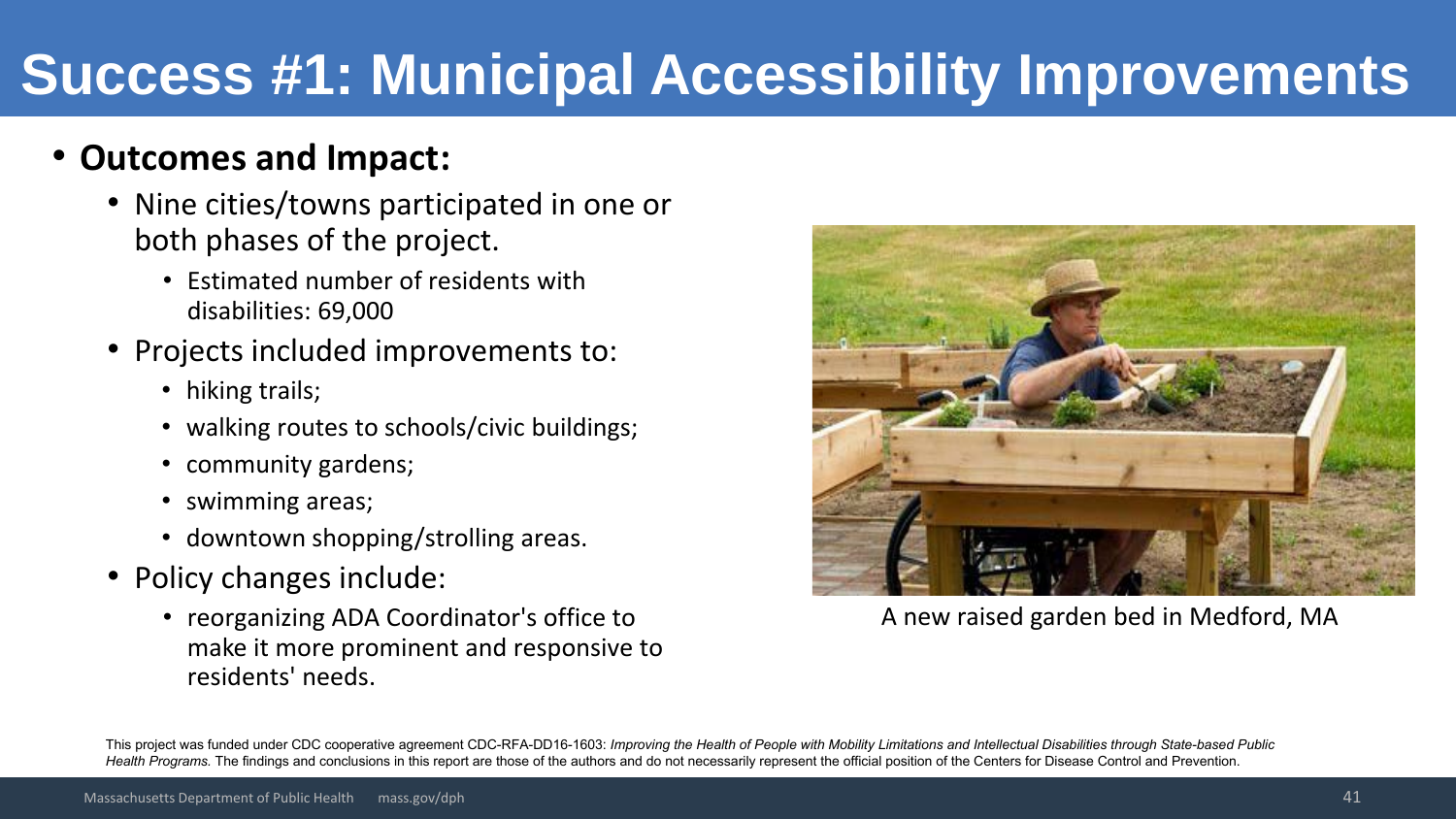### **Success #2: Massachusetts Facility Access Tool**

### **Need:**

- People with disabilities continue to face architectural barriers to accessing public health programs and clinical medical care.
- Many providers under contract with MDPH have expressed a desire to make their service locations accessible but are unsure how.
	- Provider feedback: existing survey tools are outdated, cumbersome, don't provide clear instructions/definitions of measurements, and don't include standards for residential programs. Paper-based tools are inaccessible to some program staff with disabilities.

### **Intervention:**

- Massachusetts Facility Access Tool web app
	- Phase 1: gather feedback on format, contents, and training needs from experienced accessibility coordinators at community and residential sites, paired with local CILs.
	- Phase 2: work with New England ADA Center to develop web app incorporating feedback.
	- Phase 3: test and refine app with new group of less-experienced program staff, again partnered with experts from local CILs.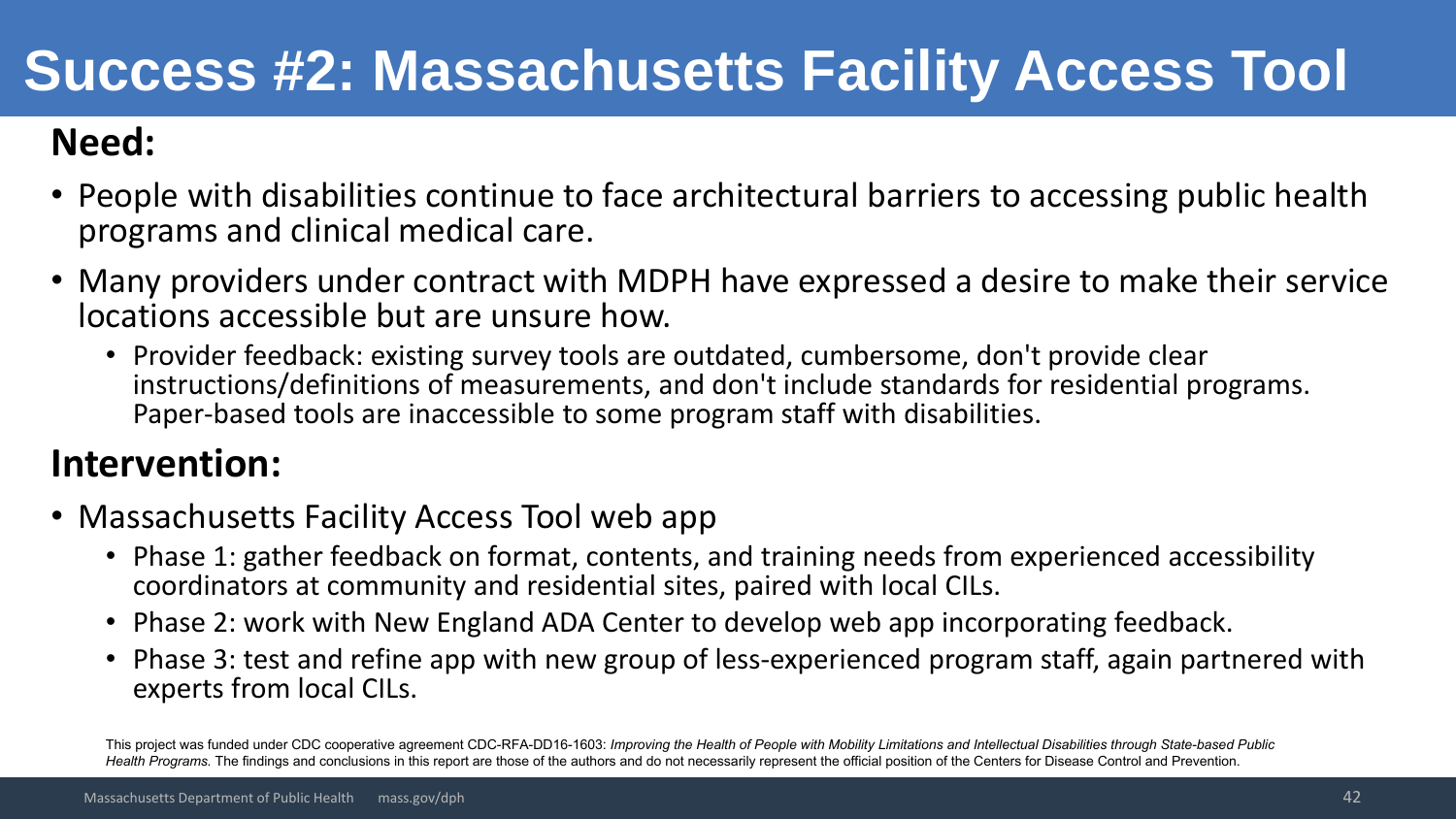- Internal policy changes:
	- Several DPH programs have made using the tool a contract requirement.
	- Others intend to do the same once it is launched.

### **Success #2: Massachusetts Facility Access Tool**

This project was funded under CDC cooperative agreement CDC-RFA-DD16-1603: *Improving the Health of People with Mobility Limitations and Intellectual Disabilities through State-based Public*  Health Programs. The findings and conclusions in this report are those of the authors and do not necessarily represent the official position of the Centers for Disease Control and Prevention.

### **Outcomes and Impact:**

- New web app will launch this month  $-$  preview at [dph.humancentereddesign.org](http://dph.humancentereddesign.org/)!
- Extremely positive user feedback:
	- "The app is very intuitive. It will make going through the whole process much easier!"
	- "The tool brought things to light that we wouldn't have considered."
- Lasting CIL/provider relationships:





#### The new MFAT, optimized for a tablet screen